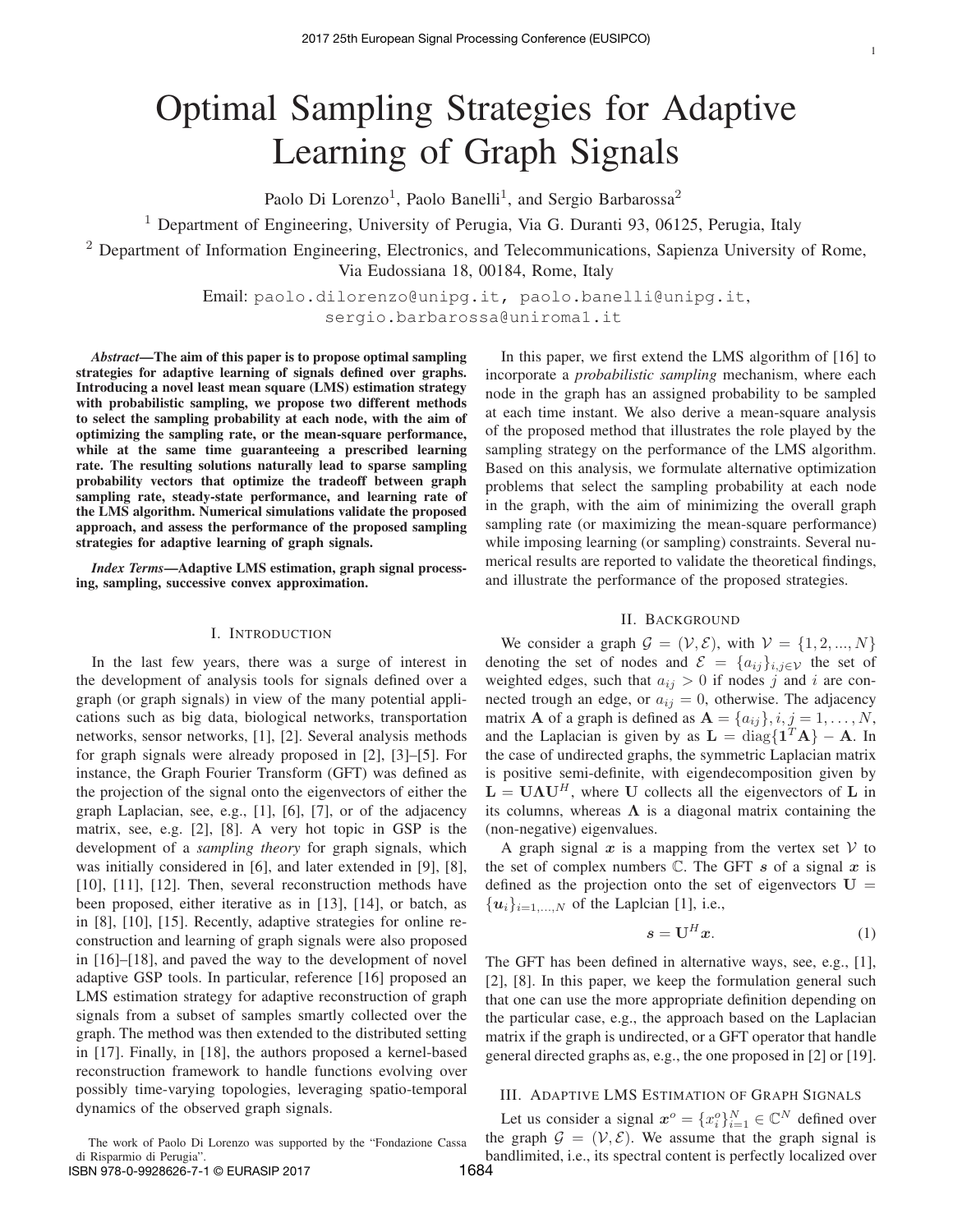a limited set of frequency indices  $F$ . Under the bandlimited assumption, from (1), the graph signal  $x^{\circ}$  can be written in compact form as:

$$
x^o = \mathbf{U}_{\mathcal{F}} s^o,\tag{2}
$$

where  $U_{\mathcal{F}} \in \mathbb{C}^{N \times |\mathcal{F}|}$  denoted the subset of columns of matrix U corresponding to the set of frequency indices  $\mathcal{F}$ , and  $s^o \in \mathbb{C}^{|\mathcal{F}| \times 1}$  is the vector of GFT coefficients of the frequency support of the graph signal  $x^{\circ}$ . Let us assume that streaming and noisy observations of the graph signal are sampled over a time-varying subset of vertices. In such a case, the observation taken at time  $n$  can be expressed as:

$$
\mathbf{y}[n] = \mathbf{D}[n](\mathbf{x}^o + \mathbf{v}[n]) = \mathbf{D}[n]\mathbf{U}_{\mathcal{F}}\mathbf{s}^o + \mathbf{D}[n]\mathbf{v}[n] \quad (3)
$$

where  $\mathbf{D}[n] = \text{diag}\{d_i[n]\}_{i=1}^N \in \mathbb{R}^{N \times N}$ , with  $d_i[n]$  denoting a random sampling binary coefficient, which is equal to 1 if node i is sampled at time n, and 0 otherwise; and  $v[n]$  is zero-mean, white noise with covariance matrix  $C_v$ .

The learning task consists in recovering the graph signal  $x^{\circ}$  (or its GFT  $s^{\circ}$ ) from the noisy, streaming, and partial observations  $y[n]$  in (3). Following an LMS approach [20], the optimal estimate for  $s^{\circ}$  can be found as the vector that solves the following optimization problem:

$$
\min_{\mathbf{s}} \ \mathbb{E} \|\mathbf{y}[n] - \mathbf{D}[n] \mathbf{U}_{\mathcal{F}} \mathbf{s}\|^2 \tag{4}
$$

where  $\mathbb{E}(\cdot)$  denotes the expectation operator. The LMS-type solution proceeds to optimize (4) relying only on instantaneous information and by means of a steepest-descent procedure. Thus, letting  $\hat{\mathbf{x}}[n]$  and  $\hat{\mathbf{s}}[n]$  be the current estimates of vector  $x^{\circ}$  and  $s^{\circ}$ , respectively, the LMS algorithm for graph signals evolves as illustrated in Algorithm 1, where  $\mu > 0$  is a (sufficiently small) step-size, and we have exploited the fact that  $D[n]$  is an idempotent operator. The learning capabilities of the LMS algorithm in (8) are affected random sampling operator  $D[n]$ . Thus, in the sequel, we will show how the design of the sampling strategy  $D[n]$  affects the reconstruction capability, the learning rate, and the steady-state performance of Algorithm 1. Before moving forward, we introduce the following two assumptions.

*Assumption 1 (Independent sampling)*: The sampling process  ${d_i[t]}$  is temporally and spatially independent.

*Assumption 2 (Small step-size)*: The step-size  $\mu$  is sufficiently small, i.e., higher-order powers of  $\mu$  can be neglected.

#### *A. Reconstruction Properties*

Assuming stationarity of the sampling and observations random processes  $\{d_i[n]\}_{i=1}^N$  and  $\{y[n]\}$ , the optimal solution  $s<sup>o</sup>$  of problem (4) is obtained through the normal equations:

$$
\mathbf{U}_{\mathcal{F}}^H \operatorname{diag}(\boldsymbol{p}) \mathbf{U}_{\mathcal{F}} \boldsymbol{s}^o = \mathbf{U}_{\mathcal{F}}^H \operatorname{diag}(\boldsymbol{p}) \mathbb{E} \{ \boldsymbol{y}[n] \},\tag{5}
$$

where  $\mathbf{p} = (p_1, \dots, p_N)^T \in \mathbb{R}^N$  represents the sampling probability vector, with  $p_i = \mathbb{E}\{d_i[n]\}, i = 1, \dots, N$ , denoting the probability that node  $i$  is sampled at time  $n$ . From (5), it is clear that reconstruction of  $s^{\circ}$  is possible only if the positive (semi)definite matrix  $\mathbf{U}_{\mathcal{F}}^H \text{diag}(p) \mathbf{U}_{\mathcal{F}}$  is invertible, i.e., if

$$
\lambda_{\min} \left( \mathbf{U}_{\mathcal{F}}^H \operatorname{diag}(p) \mathbf{U}_{\mathcal{F}} \right) > 0, \tag{6}
$$
\n
$$
\text{ISBN 978-0-9928626-7-1} \otimes \text{EURASIP 2017} \tag{6}
$$

## **Algorithm 1: LMS on Graphs**

Start with random  $\hat{s}[0]$  and  $\hat{x}[0] = U_{\mathcal{F}} \hat{s}[0]$ . Given a sufficiently small step-size  $\mu > 0$ , for each time  $n > 0$ , repeat:

S.1) 
$$
\hat{\mathbf{s}}[n+1] = \hat{\mathbf{s}}[n] + \mu \mathbf{U}_{\mathcal{F}}^H \mathbf{D}[n] (\mathbf{y}[n] - \hat{\mathbf{x}}[n])
$$
  
\nS.2)  $\hat{\mathbf{x}}[n+1] = \mathbf{U}_{\mathcal{F}} \hat{\mathbf{s}}[n+1]$  (8)

where  $\lambda_{\min}(\mathbf{Y})$  is the minimum eigenvalue of matrix **Y**. Also, let us denote the *expected sampling set* by

$$
\overline{S} = \{i = 1, \ldots, N \,|\, p_i > 0\},\
$$

i.e., the set of nodes of the graph that are sampled with a probability greater than zero. Thus, a necessary condition to have (6) is that

$$
|\overline{\mathcal{S}}|\geq |\mathcal{F}|,
$$

i.e., the number of nodes sampled in expectation must be larger than equal to the graph signal bandwidth. Proceeding as in [17], it is possible to prove that matrix  $\mathbf{U}_{\mathcal{F}}^H \text{diag}(p) \mathbf{U}_{\mathcal{F}}$  is invertible if

$$
\left\| \mathbf{D}_{\overline{\mathcal{S}}_c} \mathbf{U}_{\mathcal{F}} \right\|_2 < 1,\tag{7}
$$

where  $\overline{S}_c$  is the complement of the expected sampling set, i.e.,  $\overline{S}_c = \{i = 1, ..., N | p_i = 0\}$ ; and  $D_{\overline{S}_c} = \text{diag}\{1_{\overline{S}_c}\}\$ , where  $1_{\overline{S}_c}$  is the set indicator vector, whose *i*-th entry is equal to one, if  $i \in \overline{S_c}$ , or zero otherwise. As shown in [10], condition  $(7)$  implies that there are no  $\mathcal{F}\text{-bandlimited signals}$ that are perfectly localized over the set  $\overline{S}_c$ . Proceeding as in [10], [16], this condition can be proved to be necessary and sufficient for graph signal reconstruction. However, differently from previous works on sampling of graph signals, see, e.g., [6], [8]–[11], [13], [16], condition (7) depends on the *expected* sampling set. As a consequence of condition (7), the proposed LMS algorithm with probabilistic sampling does not need to collect all the data necessary to reconstruct one-shot the graph signal at each iteration (i.e., the graph signal can be always downsampled at each observation), but can learn acquiring the needed information over time. The only important thing required by condition (7) is that a sufficiently large number of nodes is sampled in *expectation* (i.e., they belong to the expected sampling set  $\overline{S}$ ).

## *B. Mean-Square Performance*

In the next theorem, we illustrate how the sampling probability vector  $p$  affects the mean-square behavior of Algorithm 1.

*Theorem 1: Assume model (3) and Assumption 1 hold. Then, for any initial condition, the LMS algorithm(8) is mean-square stable if the step-size*  $\mu$  *and the sampling probability vector*  $\boldsymbol{p}$ *are chosen to satisfy (7) and*

$$
0 < \mu < \frac{2\lambda_{\min}\left(\mathbf{U}_{\mathcal{F}}^H \operatorname{diag}(\boldsymbol{p}) \mathbf{U}_{\mathcal{F}}\right)}{\lambda_{\max}^2 \left(\mathbf{U}_{\mathcal{F}}^H \operatorname{diag}(\boldsymbol{p}) \mathbf{U}_{\mathcal{F}}\right)}.
$$
\n(9)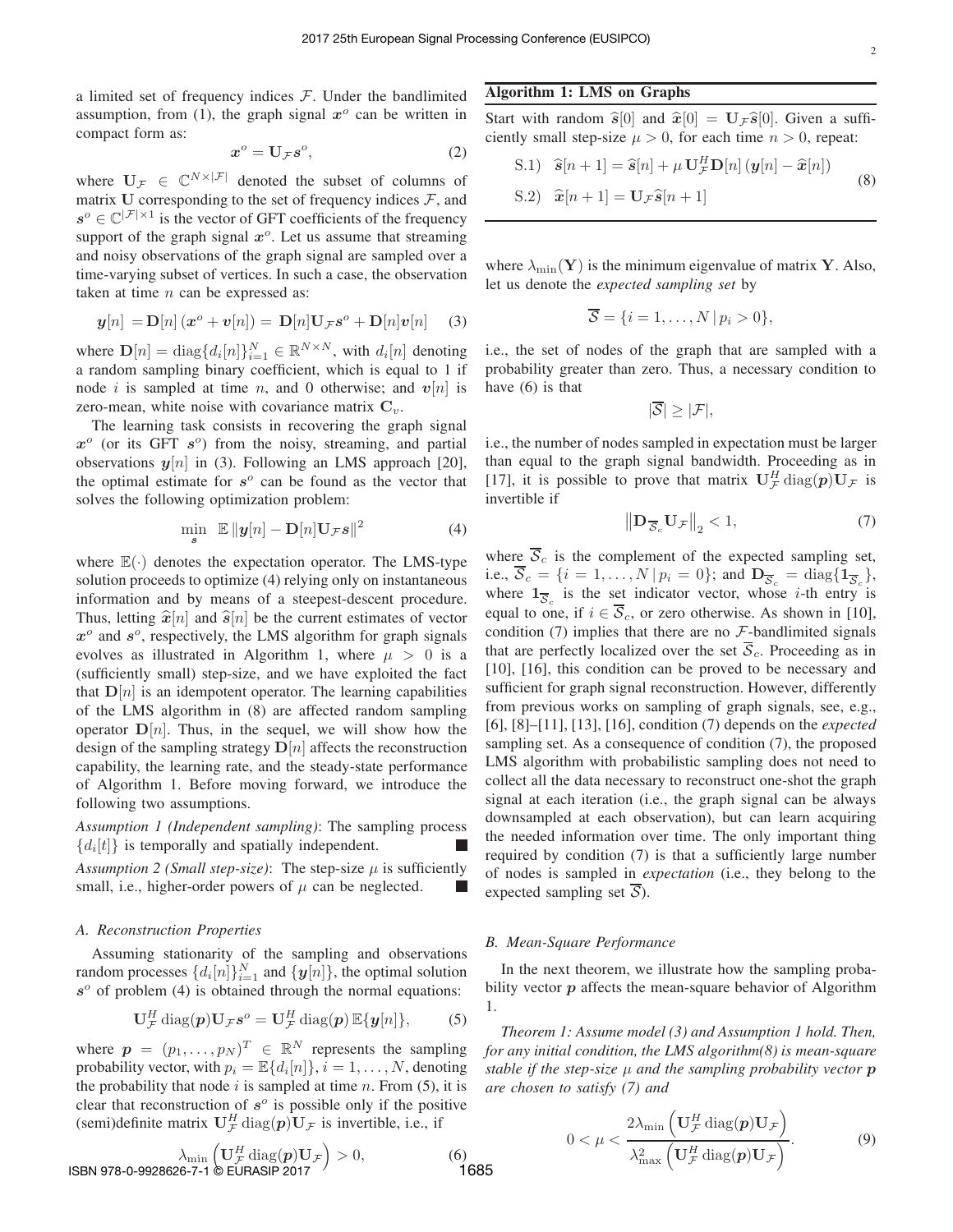*Then, if condition (9) holds, we have*

$$
MSD = \lim_{n \to \infty} \sup_{n} \mathbb{E} \|\hat{\boldsymbol{x}}[n] - \boldsymbol{x}^{o}\|^{2}
$$
(10)  
=  $\frac{\mu}{2}$  Tr  $\left[ \left( \mathbf{U}_{\mathcal{F}}^{H} \text{diag}(\boldsymbol{p}) \mathbf{U}_{\mathcal{F}} \right)^{-1} \mathbf{U}_{\mathcal{F}}^{H} \text{diag}(\boldsymbol{p}) \mathbf{C}_{v} \mathbf{U}_{\mathcal{F}} \right] + O(\mu^{2}).$ 

*Finally, under Assumption 2, the learning rate of Algorithm 1 is well approximated by*

$$
\alpha = 1 - \mu \lambda_{\min} \left( \mathbf{U}_{\mathcal{F}}^H \operatorname{diag}(\boldsymbol{p}) \mathbf{U}_{\mathcal{F}} \right). \tag{11}
$$

*Proof.* The proof can be found in [21].

*Remark:* The learning rate  $\alpha \in (0, 1]$  in (11) determines the convergence speed of  $\mathbb{E} \|\hat{x}[n] - x^{\circ}\|^2$  towards its steady-state, i.e., the exponential decay of the transient component. Smaller values of  $\alpha$  lead to faster convergence of the algorithm.

#### IV. OPTIMAL GRAPH SAMPLING STRATEGIES

The results of Sec. III-B illustrates how the performance of the LMS algorithm strongly depends on the sampling probability vector  $p$  [cf. (10) and (11)]. The goal of this section is to develop optimal probabilistic sampling strategies for adaptive learning of graph signals via the LMS algorithm in (8). In the sequel, exploiting Assumption 2, we neglect the term  $O(\mu^2)$  in (10), and (11) well represents the learning rate the LMS algorithm. We consider the two alternative problem formulations, which aim at selecting the sampling probability vector p under different optimization criteria.

#### *A. Minimum sampling rate with learning constraints*

The first sampling strategy aims at selecting the probability vector  $\boldsymbol{p}$  that minimizes the overall sampling rate over the graph, while guaranteing a target performance of the LMS algorithm in terms of MSD in (10) and of learning rate in (11). The optimization problem can be cast as:

 $\begin{array}{cc} \text{min} & \mathbf{1}^T\bm{p} \end{array}$ p

subject to

$$
\lambda_{\min} \left( \mathbf{U}_{\mathcal{F}}^H \operatorname{diag}(\boldsymbol{p}) \mathbf{U}_{\mathcal{F}} \right) \ge \frac{1 - \bar{\alpha}}{\mu} \tag{12}
$$
\n
$$
\operatorname{Tr} \left[ \left( \mathbf{U}_{\mathcal{F}}^H \operatorname{diag}(\boldsymbol{p}) \mathbf{U}_{\mathcal{F}} \right)^{-1} \mathbf{U}_{\mathcal{F}}^H \operatorname{diag}(\boldsymbol{p}) \mathbf{C}_v \mathbf{U}_{\mathcal{F}} \right] \le \frac{2\gamma}{\mu}
$$
\n
$$
\mathbf{0} \le \boldsymbol{p} \le \boldsymbol{p}^{\max}
$$

The first constraint imposes that the learning rate of the algorithm is larger than a desired value, i.e.,  $\alpha$  in (11) is smaller than a target value, say, e.g.,  $\bar{\alpha} \in (0, 1)$ . Note that the first constraint on the learning rate also guarantees adaptive signal reconstruction [cf. (6)]. The second constraint guarantees a target mean-square performance, i.e., the MSD in (10) must be less than or equal to a prescribed value, say, e.g.,  $\gamma > 0$ . Finally, the last constraint limits the probability vector to lie in the box  $p_i \in [0, p_i^{\max}]$ , for all i, with  $0 \le p_i^{\max} \le 1$  denoting an upper bound on the sampling probability at each node that might depend on external factors such as, e.g., limited energy, processing, and/or communication resources, failures, etc. ISBN 978-0-9928626-7-1 © EURASIP 2017

Unfortunately, problem (12) is non-convex, due to the presence of the non-convex constraint on the MSD. To handle the non-convexity of (12), one might use successive convex approximation methods with provable convergence guarantees to local optimal solutions of (12) [22]. However, in this paper, we follow a different approach. In particular, under Assumption 2 [i.e., neglecting the terms  $O(\mu^2)$ ], we exploit an upper bound of the MSD function in (10), given by:

$$
\mathrm{MSD}(\boldsymbol{p}) \leq \overline{\mathrm{MSD}}(\boldsymbol{p}) \triangleq \frac{\mu}{2} \frac{\mathrm{Tr}\left(\mathbf{U}_{\mathcal{F}}^H \mathrm{diag}(\boldsymbol{p}) \mathbf{C}_v \mathbf{U}_{\mathcal{F}}\right)}{\lambda_{\min} \left(\mathbf{U}_{\mathcal{F}}^H \mathrm{diag}(\boldsymbol{p}) \mathbf{U}_{\mathcal{F}}\right)}, \quad (13)
$$

for all  $p \in \mathbb{R}^N$ . Of course, replacing the MSD function (10) with the bound (13), the second constraint of problem (12) is always satisfied. Thus, exploiting the bound in (13), we formulate a surrogate optimization problem for the selection of the probability vector  $p$ , which can be cast as:

$$
\min_{\mathbf{p}} \quad \mathbf{1}^{T} \mathbf{p}
$$
\nsubject to\n
$$
\lambda_{\min} \left( \mathbf{U}_{\mathcal{F}}^{H} \operatorname{diag}(\mathbf{p}) \mathbf{U}_{\mathcal{F}} \right) \geq \frac{1 - \bar{\alpha}}{\mu}
$$
\n
$$
\frac{\operatorname{Tr} \left( \mathbf{U}_{\mathcal{F}}^{H} \operatorname{diag}(\mathbf{p}) \mathbf{C}_{v} \mathbf{U}_{\mathcal{F}} \right)}{\lambda_{\min} \left( \mathbf{U}_{\mathcal{F}}^{H} \operatorname{diag}(\mathbf{p}) \mathbf{U}_{\mathcal{F}} \right)} \leq \frac{2\gamma}{\mu}
$$
\n
$$
0 \leq \mathbf{p} \leq \mathbf{p}^{\max}
$$
\n(14)

Problem (14) is now a convex optimization problem. Indeed, the second constraint of problem (14) involves the ratio of a convex function over a concave function. Since both functions at numerator and denumerator of (13) are differentiable and positive for all  $p$  satisfying the first and third constraint of problem (14), the function is pseudo-convex [23], and all its sub-level sets are convex sets. This argument, coupled with the convexity of the objective function and of the sets defined by the first and third constraints, proves the convexity of the problem (14), whose global solution can be found using efficient numerical tools [24].

#### *B. Minimum MSD with sampling and learning constraints*

The second sampling strategy aims at selecting the probability vector  $p$  that minimizes the MSD in (10), while imposing that the learning rate of the algorithm is larger than a desired value, and the sampling rate is limited by some budget constraint. The optimization problem can then be cast as:

$$
\min_{\mathbf{p}} \operatorname{Tr} \left[ \left( \mathbf{U}_{\mathcal{F}}^{H} \operatorname{diag}(\mathbf{p}) \mathbf{U}_{\mathcal{F}} \right)^{-1} \mathbf{U}_{\mathcal{F}}^{H} \operatorname{diag}(\mathbf{p}) \mathbf{C}_{v} \mathbf{U}_{\mathcal{F}} \right]
$$
\n
$$
\text{s.t. } \mathbf{p} \in \mathcal{C} \triangleq \begin{cases} \lambda_{\min} \left( \mathbf{U}_{\mathcal{F}}^{H} \operatorname{diag}(\mathbf{p}) \mathbf{U}_{\mathcal{F}} \right) \geq \frac{1 - \bar{\alpha}}{\mu} \\ 0 \leq \mathbf{p} \leq \mathbf{p}^{\max} \\ 1^{T} \mathbf{p} \leq \mathcal{P} \end{cases} \tag{15}
$$

where  $P \in [0, 1^T p^{\max}]$  is the budget on the sampling rate. Problem (15) has a convex feasible set  $C$ , but it is non-convex because of the MSD objective function. Again, one might use 1686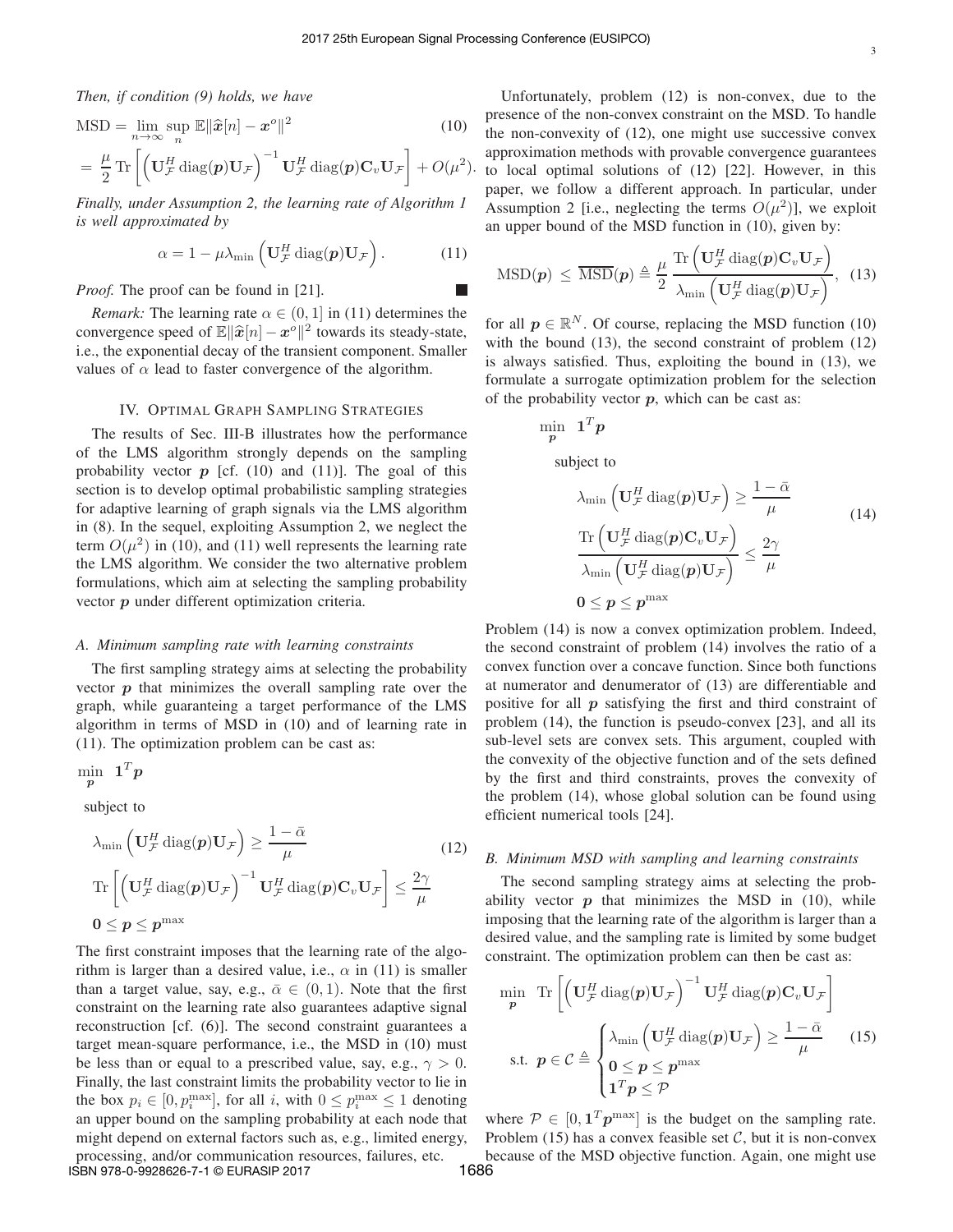#### **Sampling Strategy: Dinkelbach method for Problem**

Set  $k = 1$ . Start with  $p[1] \in \mathcal{C}$  and  $\beta[1] = \psi(p[1])$ . The  $k \geq 1$ , repeat the following steps:

\n- S.1) 
$$
p[k+1] = \argmin_{p \in \mathcal{C}} h(p, \beta[k])
$$
\n- S.2) If  $h(p[k+1], \beta[k]) = 0$ , STOP and  $p^* = p[k+1]$  otherwise,  $\beta[k+1] = \psi(p[k+1])$ ,  $k = k+1$ , and go to  $k$ .
\n

successive convex approximation methods to find local optimal solutions of  $(15)$   $[22]$ . However, as done before, we exploited the upper bound in  $(13)$  to formulate a surrogate optimiz problem, which reads as:

$$
\min_{\boldsymbol{p}\in\mathcal{C}}\;\; \frac{\text{Tr}\left(\mathbf{U}^H_{\mathcal{F}}\,\text{diag}(\boldsymbol{p})\mathbf{C}_v\mathbf{U}_{\mathcal{F}}\right)}{\lambda_{\text{min}}\left(\mathbf{U}^H_{\mathcal{F}}\,\text{diag}(\boldsymbol{p})\mathbf{U}_{\mathcal{F}}\right)}.
$$

Problem (16) is a convex/concave fractional program [25], i.e., a problem that involves the minimization of the ratio of a convex function over a concave function, both defined over the convex set  $C$ . In particular, as mentioned before, the objective function of (16) is pseudo-convex in  $\mathcal{C}$  [23]. As a consequence, any local minimum of problem (16) is also a global minimum [25]. To find a solution of the problem (16), in this paper we consider a method based on the Dinkelbach algorithm [26], which converts the fractional problem (16) into the iterative solution of a sequence of parametric problems as:

$$
\min_{\mathbf{p}\in\mathcal{C}}\,h(\mathbf{p},\beta)\ =\ f(\mathbf{p})-\beta g(\mathbf{p})\tag{17}
$$

with  $\beta$  denoting the free parameter to be selected, and

$$
f(\mathbf{p}) = \text{Tr}\left(\mathbf{U}_{\mathcal{F}}^H \text{diag}(\mathbf{p}) \mathbf{C}_v \mathbf{U}_{\mathcal{F}}\right),\tag{18}
$$

$$
g(\mathbf{p}) = \lambda_{\min} \left( \mathbf{U}_{\mathcal{F}}^H \operatorname{diag}(\mathbf{p}) \mathbf{U}_{\mathcal{F}} \right). \tag{19}
$$

Letting  $\psi(\mathbf{p}) = f(\mathbf{p})/g(\mathbf{p})$ , and noting that  $h(\mathbf{p}^*, \psi(\mathbf{p}^*)) =$ 0 at the optimal value  $p^*$ , the Dinkelbach method proceeds as described in the Sampling Strategy 2, and is guaranteed to converge to global optimal solutions of the approximated problem (16), see, e.g., [25], [26].

In the sequel, we will illustrate numerical results assessing the performance of the proposed LMS algorithm with probabilistic sampling strategies (14) and (16).

#### V. NUMERICAL RESULTS

Let us consider an application to a real network: the IEEE 118 Bus Test Case, which represents a portion of the American Electric Power System (in the Mid-western US) as of December 1962. The graph is composed of 118 nodes, and its topology is illustrated in Fig. 1. The dynamics of the power generators give rise to smooth graph signals, so that the bandlimited assumption is justified in approximate sense. Thus, we assume that the spectral content of the graph signal is limited to the first ten eigenvectors of the Laplacian matrix of the graph in Fig. 1, i.e.,  $|\mathcal{F}| = 10$ . The observation noise in (3) is zero-mean, Gaussian, with a diagonal covariance matrix, the SBN 978-0-9928626-7-1 © EURASIP 2017 ISBN 978-0-9928626-7-1 © EURASIP 2017



Fig. 1: IEEE 118 bus test case: Graph topology, and optimal sampling probabilities obtained from (16) for  $\bar{\alpha} = 0.99$ .



Fig. 2: Optimal probabilities and noise variance, obtained from (16) for different values of  $\bar{\alpha}$  and  $p^{\max}$ .

where each element is illustrated in Fig. 2 (bottom). The other parameters are:  $\mu = 0.1$ , and  $p^{\max} = 1$ . An example of optimal probabilistic sampling, obtained solving problem (16) with  $\bar{\alpha} = 0.99$  and  $\mathcal{P} = 120$ , is illustrated in Fig. 1, where the the color (in gray scale) of the vertexes denotes the sampling probability. As we can notice from Fig. 1, the method selects a very sparse probability vector in order to minimize the MSD and guarantee the required learning rate.

As a further example, in Fig. 2 (A , B, and C), we report the optimal probability vector obtained using the Sampling